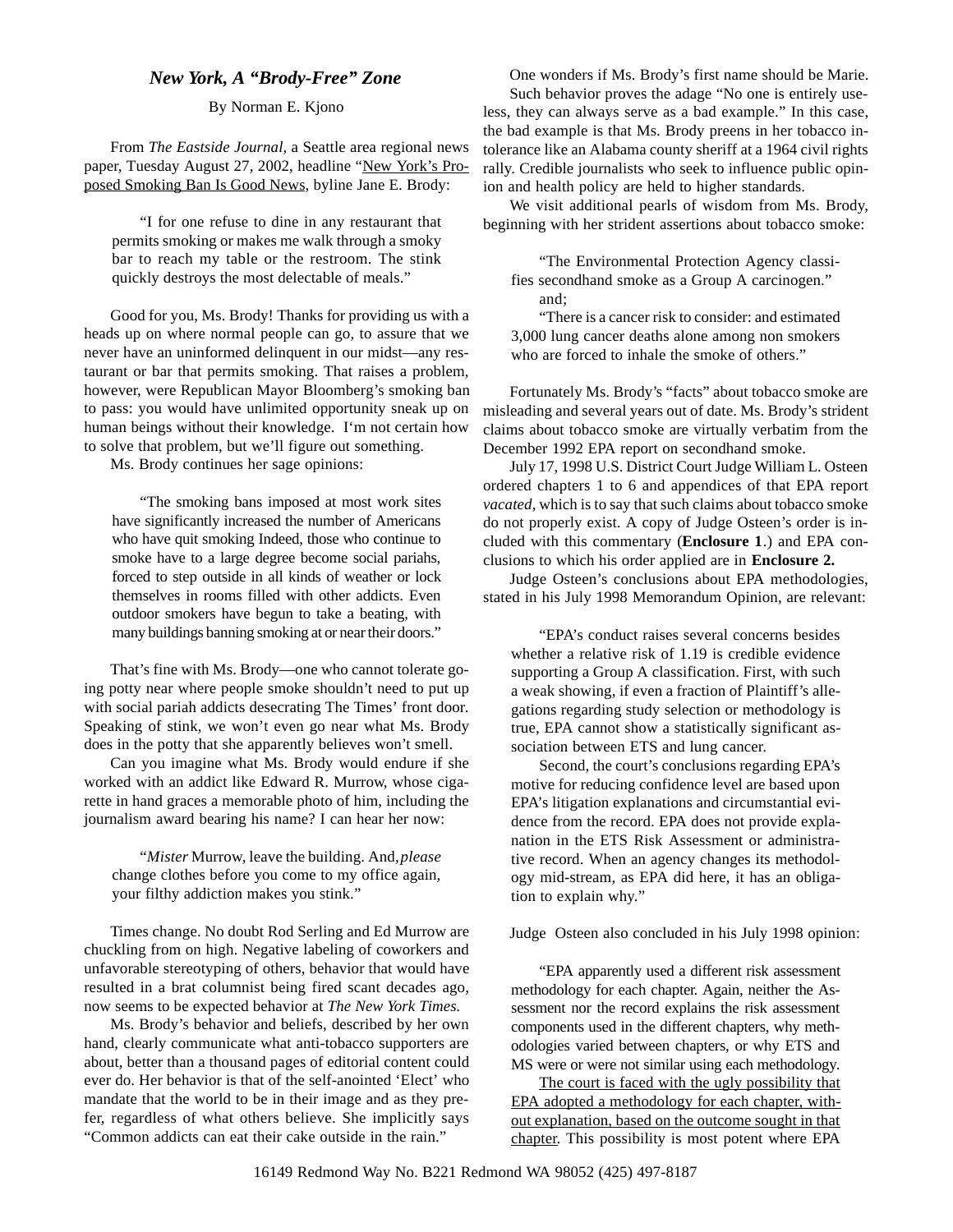rejected MS-ETS similarities to avoid a "cigaretteequivalents" analysis in determining carcinogenicity of ETS exposure. Use of cigarette-equivalents analysis may have lead to a conclusion that ETS is not a Group A carcinogen." It is striking that MS and ETS were similar only where such a conclusion promoted finding ETS a carcinogen.

EPA's assertion that "EPA did explain the numerous criteria it used in assessing similarity . . . " (Conformed Mem. Supp. EPA's Cross Mot. Part. Summ. J. at 73), is without merit. EPA merely parrots the findings made in Chapter 3 of the ETS Risk Assessment. (Underline emphasis added.)

Neither the assertion that secondhand smoke kills 3,000 people a year nor the statement that tobacco smoke is a Class A carcinogen stand under responsible review. Not only were such conclusions soundly rejected by our federal courts, but a federal judge went so far as to characterize EPA's methodologies as an "ugly possibility" with which his court was faced.

Judge Osteen's ruling is at the 4th Circuit Court of Appeals. The above quotes are, therefore, the legal authority status of the EPA report on secondhand smoke.

Given her negative labeling of persons who smoke, and her negligent portrayal of tobacco smoke with which our federal courts clearly disagree, I understand why Ms. Brody did not disclose the above-quoted information: to do so would remove the "authoritative" basis for her attacks on persons who smoke and discredit her apparent personal agenda to negatively label fellow citizens who lawfully consume legal tobacco products. I do not understand, however, why Ms. Brody's editor did not catch her serious omission of material fact from Judge Osteen's Memorandum Opinion.

As I read Ms. Brody's syndicated column an image emerged: there stands Ms. Brody in front of *The New York Times*—like Governor Wallace blocking entrance to a university four decades ago, in defiance of a federal court order stridently proclaiming "keep the addicts out." We are blessed that the rest of our nation got it, that segregating, negatively labeling, and unfavorably stereotyping one's fellow citizens is wrong. Ms. Brody's column proves that there is truth in the observation that behind every moron with a mandate stands a bigot with a ban. One day she and The Times may get it, too.

There are two additional information sources about the EPA and smoking bans that should be considered. These are a 1992 EPA contract to fund seminars about improving indoor air quality (**Enclosure 3.**), and a 1994 newsletter from Building Owners And Managers Association International (BOMA), **Enclosure 4.** The 1992 EPA contract was awarded to James Dinegar, Vice President Government Affairs, BOMA, who wrote the April newsletter. I entered these documents as an exhibit when I testified before the Washington Department of Labor and Industries August 1994.

EPA 1992 \$300,650 Contract: The project description for that contract was "Nationwide series of seminars to assist real estate professionals in improving indoor air quality."

Mr. James Dinegar was responsible for fulfilling the terms and conditions of that contract. EPA was responsible to taxpayers for assuring competent performance of the contract.

April 1, 1994 BOMA Newsletter: Mr. Dinegar, was identified as a BOMA contact person. What did the BOMA newsletter say? I have underlined several sections on Enclosure 4.:

1. "OSHA's plan goes much, much further in attempting to address the issue of indoor air quality."

2. "BOMA calls indoor air quality 'a threat to become the asbestos of the 90s' and work must be done to make certain that nightmare is never repeated."

3. "Where's the research and science? Who's to say, with impunity, what the safe levels of contaminants are?"

4. "BOMA has actively supported the call for a smoking ban through postcard and letter writing campaigns, numerous meetings, intensive media outreach and Congressional hearings."

5. "BOMA's support of this ban is directly related to efforts *aimed at preventing indoor air quality regulations* - and that is a real threat this year." (Italic, underline added.)

6. "Better them [persons who smoke] than us.

Read 5. above again, as a taxpayer who supports the EPA: a \$300,650 EPA contract for seminars to *improve* indoor air quality produced lobbying to *prevent* indoor air quality.

Why would BOMA lobby to *prevent* indoor air quality when it had been paid for seminars to *improve* indoor air quality? The answer is that if building owners were required by regulation to provide clean indoor air three things would occur:

First, any alleged material risk threat from Environmental Tobacco Smoke would immediately be removed because the December 1992 EPA report never considered or addressed improved air quality systems in its research or reports.

Second, building owners would be required by law to spend large sums to upgrade and improve indoor air quality systems. In Manhattan the sums involved would be considerable—at least in the centi-millions—to upgrade buildings.

Third, genuine indoor air quality systems that remove dust, pollen, and off-gassing of office products also address tobacco smoke, so *the ETS problem would have been solved.*

Those who promote and support smoking bans have vested economic interests in doing so, and the evidence strongly suggests that they will pursue those vested interests at the expense of providing indoor air quality for office workers.

In the *Eastside Journal* publication of her article, Ms. Brody dedicated 16 column inches to describing the alleged dangers of Environmental Tobacco Smoke. What she did not say is that with effective indoor air quality systems installed in offices, bars and restaurants those alleged ETS risks would not be in the facility, in fact she denies that is true.

What Ms. Brody overlooks are facts that contradict a predetermined focus of her editorial opinion. What Ms. Brody affirmatively misstates is in her published work is important:

"The gas phase of secondhand smoke contains at least 16 known probable carcinogens. The particulate phase contains nicotine, as well as known or suspected carcinogens for which there is no safe level of exposure. Neither phase can be effectively removed by mechanical filters, electrostatic precipitators or ion generators."

My experience with indoor air quality systems says that Ms. Brody is *dangerously* misinformed.